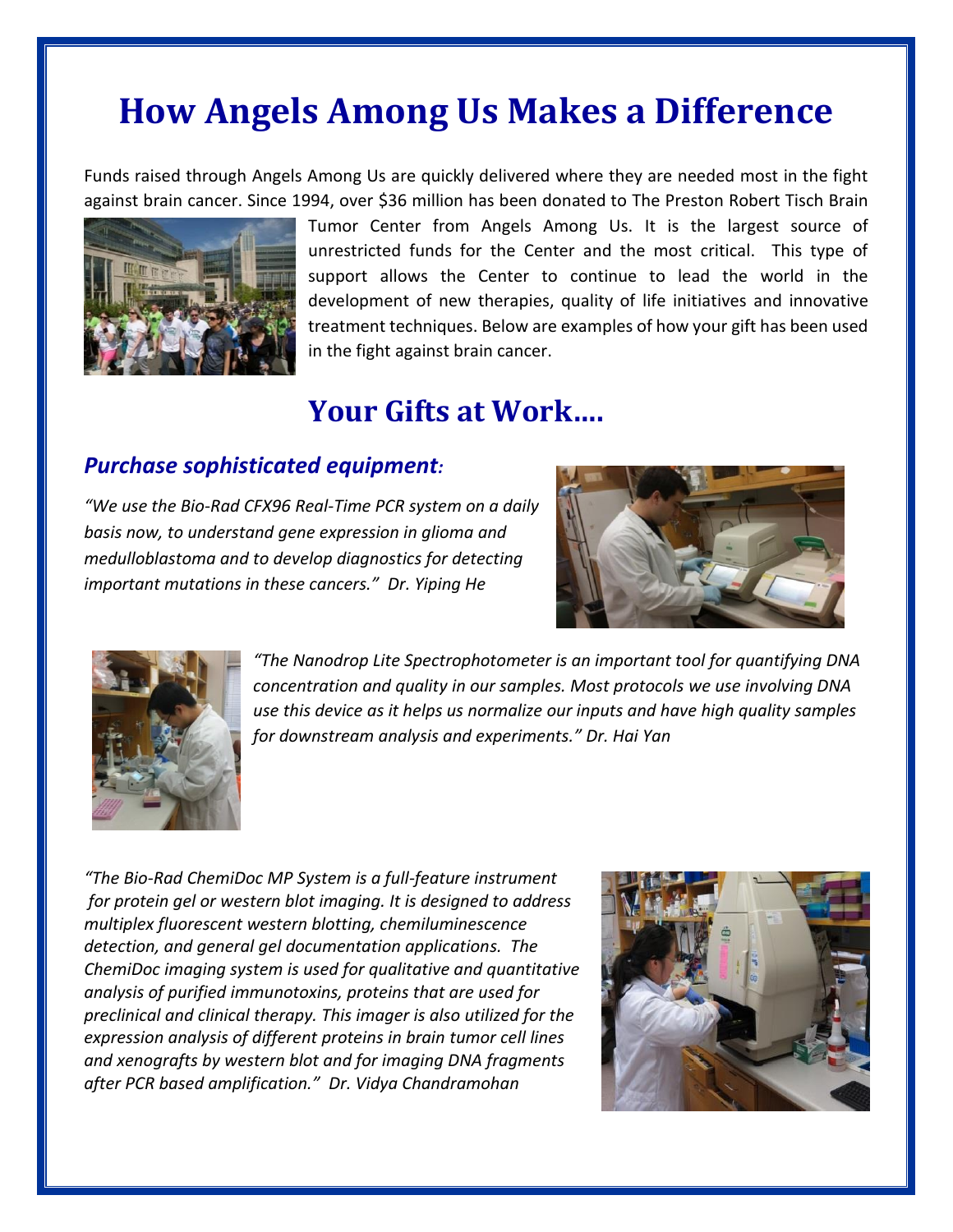### *Support research efforts of high-level investigators:*

Dr. Matthias Gromeier's lab has developed a poliovirus vaccine, PVSRIPO, which is showing great promise and is currently in a phase 2 clinical trial; it was also granted breakthrough therapy designation by the Food and Drug Administration in May, 2016. Dr. Gromeier's work has been featured in *People* magazine and on *60 Minutes.* 



The idea of targeting cancer with viruses has been around for at least 100 years. However, valid strategies of using 'oncolytic' (cancer-fighting) viruses emerged only recently. This is mostly due to technological advances in genetic engineering of viruses. To work against cancers in patients, oncolytic viruses must target cancer cells for infection and they must kill them. At the same time, they must be safe. Accomplishing this is very difficult scientifically and only very few viruses are suitable as cancer-fighting agents in the clinic. PVSRIPO kills cancer cells, but not normal cells, because its ability to grow (and kill) depends on biochemical abnormalities only present in cancer cells. Pictured is Dr. Gromeier in his lab with the Heracell CO2 Incubator purchased with Angels Among Us gifts.

Dr. Michael Dee Gunn's lab focuses on understanding how dendritic cells, monocytes, and macrophages regulate immune responses, contribute to specific disease pathologies, and can be manipulated to stimulate or inhibit specific immune responses. Dr. Dee Gun's lab has helped identify immune-stimulatory and immune-suppressive cell types in brain tumors using advanced methods of flow cytometric analysis. Despite more advanced therapies, glioblastoma – the most frequent and most malignant brain tumor in adults— has a median survival of less than 15 months. The lack of therapeutic success is linked to the immunosuppressive nature of glioblastoma. Dr. Dee Gunn is working to overcome this immunosuppression in order to achieve better patient survival. His



lab has developed a novel cellular vaccine strategy for the treatment of cancer. This strategy is much simpler, more cost effective, more clinically feasible, and much more efficacious than classic dendritic cell vaccines, and is now being tested in various preclinical tumor models, including glioblastoma, and will soon be advancing to initial human clinical trials.

#### *Recruit and retain high-level researchers:*



The recruitment of Dr. Hai Yan to the Duke Brain Tumor Research Program has proven to be an invaluable asset. Dr. Yan's scientific accomplishments since arriving at Duke have centered on uncovering major genetic alterations occurring in glioma, including IDH1 and IDH2. His work has advanced in determining the unique biology driving tumors to develop in the brain. Dr. Yan's lab has uncovered mutations to a gene called TERT found in >80% of glioblastoma and oligodendroglioma tumors. Further investigations determined that IDH1

and TERT promoter mutations can be used to precisely define glioma classification, and many of the molecular classifications in the fourth edition of the 2016 World Health Organization IARC Blue Book Classification of Tumors of the Central Nervous System are based on his lab's molecular discoveries. Studies addressing these targets, including a phase one clinical trial, are already underway in developing clinical diagnostic methods and potential therapies.